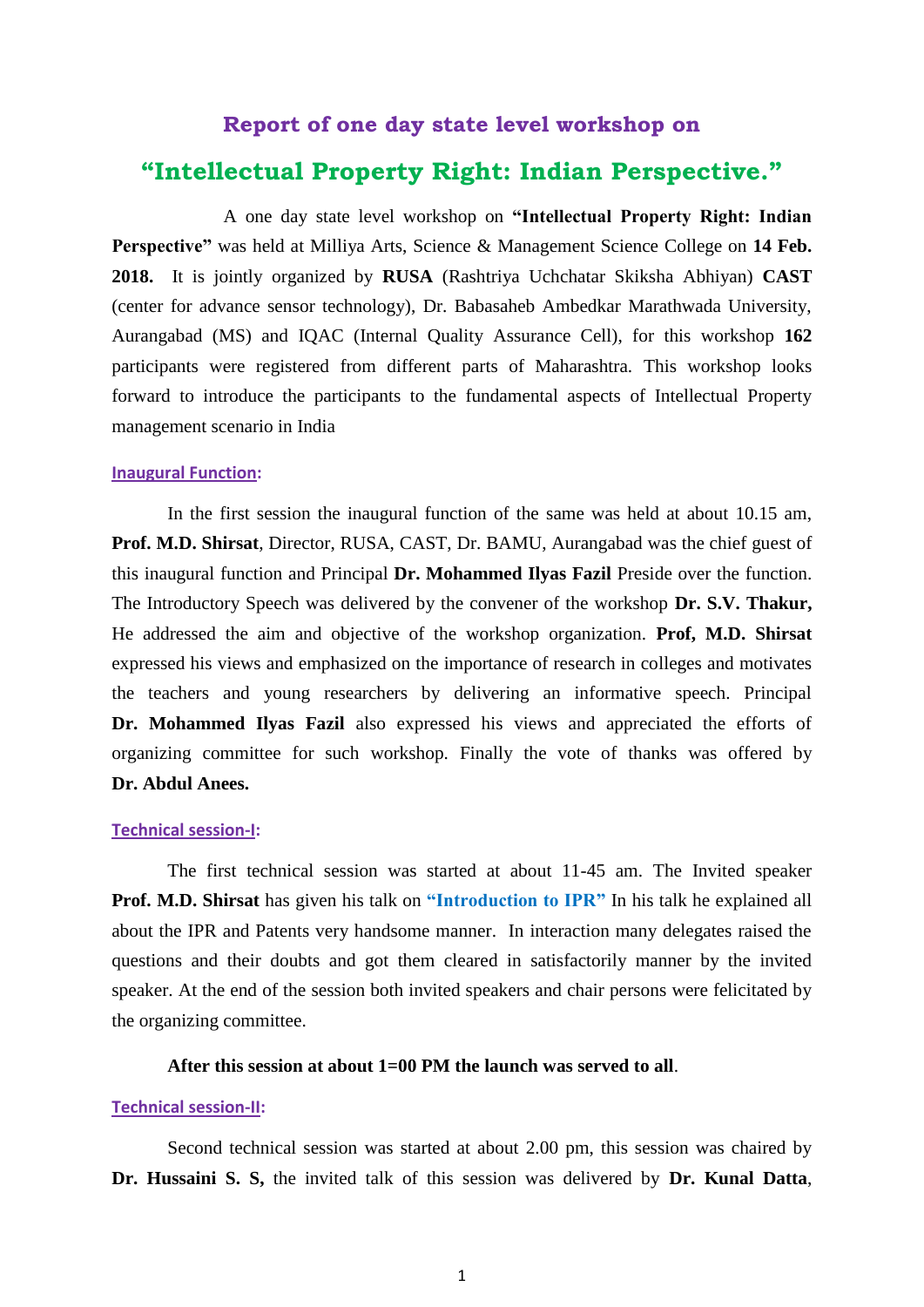Assistant Professor, DDUKK, Dr B.A.M.U. Aurangabad on **"Copyright and Patents in India: Overview & filing of Patents in India."** He explained all about the copyright, Patents & Trademark and its applications in very handsome manner.

This talk was very informative particularly to research students. Many researchers asked the questions and speaker answered them satisfactorily.

#### **Valedictory Function:**

The valedictory function was held at 4.30 pm in the presence of **Dr. Kunal Datta**. This valedictory function was presides over by the Principal **Dr. Mohammad Ilyaz Fazil**. All digneteroies expressed their views and congratulates the organizers for great success of workshop, finally Convener, **Dr. S.V Thakur** offered the vote thanks and thanks to all along with RUSA, IQAC and teaching non teaching staff of college and all delegates.

#### **Outcome of the workshop:**

A very good response from audience is obtained for the workshop. Both the session of the workshop was ruined smoothly. All the participants were happy & participants gave nice expression regarding the success of workshop. The one day workshop detail ideas of the copyright, patents, trademark etc. to young researchers and teachers. The team of college dedicated their abilities for the success of the workshop. Students & teachers got new research ideas for the future development.

All management members were happy to see a good response.

**Recommendations:** Participants gave suggestions as follows.

- 1. To arrange such workshop regularly.
- 2. To arrange national conference on IPR.

#### **Future Plan:**

1. To arrange national conference on IPR.

#### **Acknowledgement:**

*Organizing committee of one day workshop expresses their thanks to RUSA & IQAC.* 

**Dr. S. V. Thakur Dr. Mohammed Ilyaz Fazil (Convener) Principal**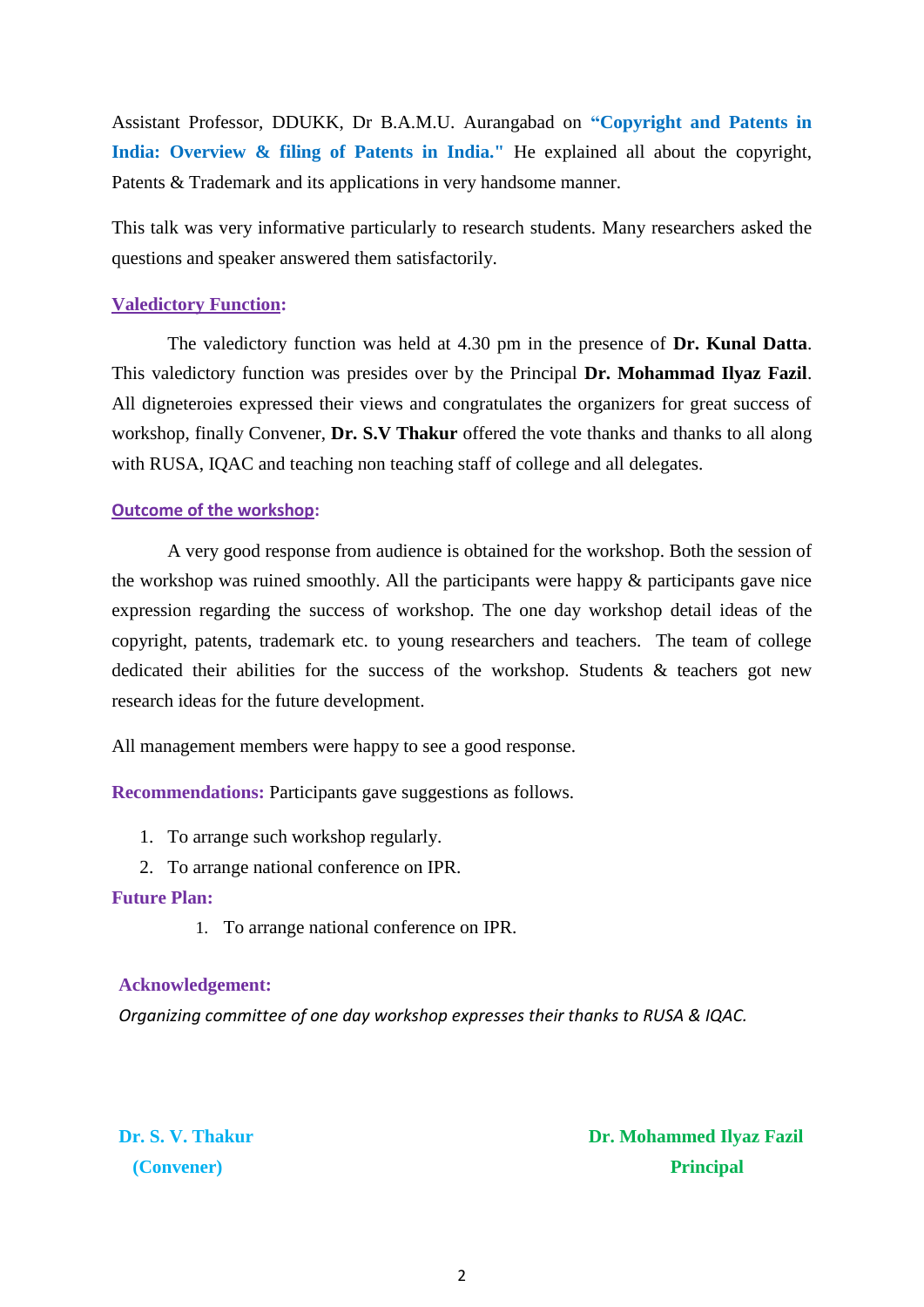### **Inaugural Function**